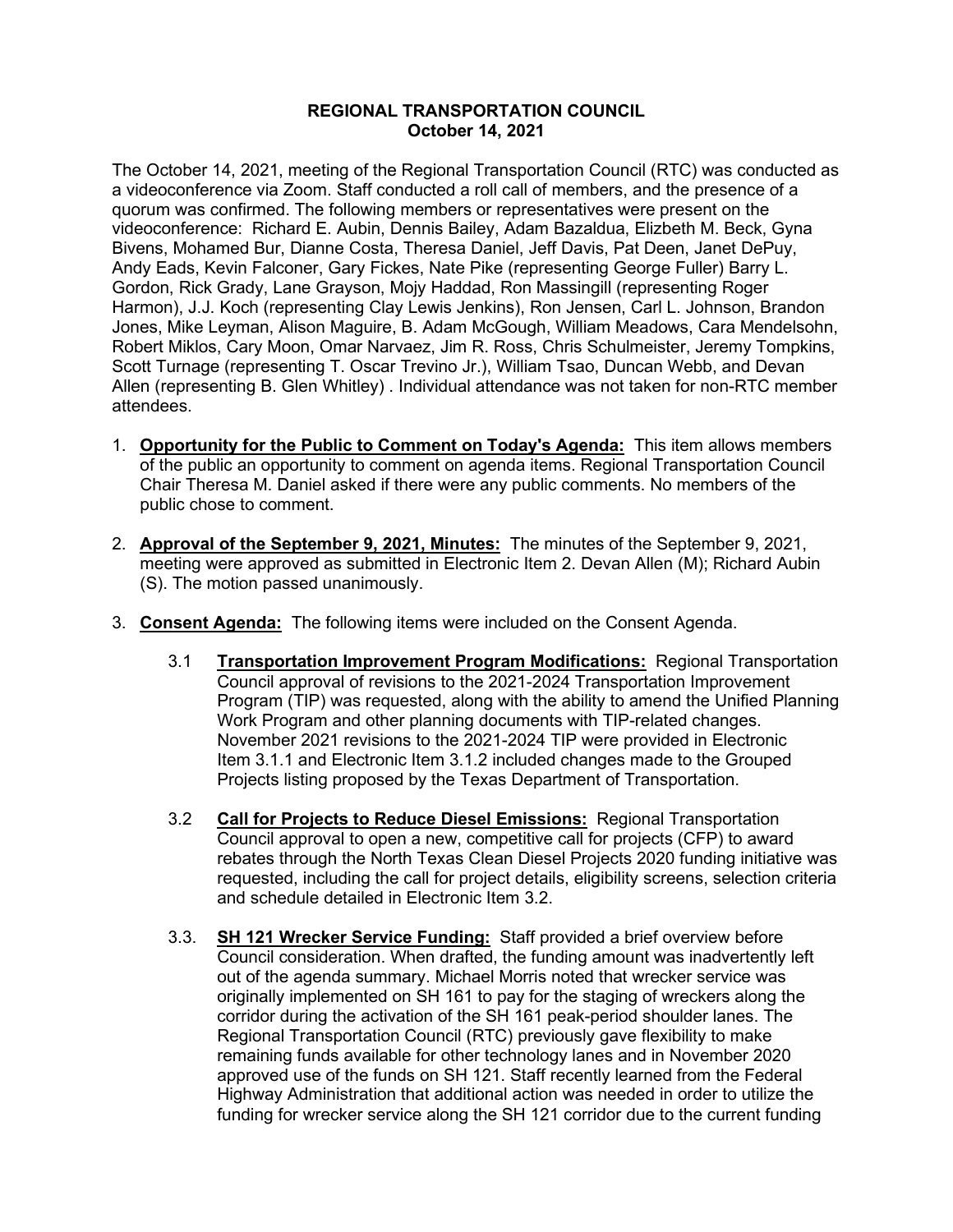agreement. North Central Texas Council of Governments staff appealed to the Division Office regarding the issue, but no resolution was available. Action was requested for the Regional Transportation Council to approve utilizing up to \$450,000 in RTC Local funds for the staging of wreckers along the SH 121 technology lanes to pay for services rendered December 2020 through December 2021, including approval to administratively amend the Transportation Improvement Program/Statewide Transportation Improvement Program and other administrative/planning documents as needed. Federal funds will be returned to the funding pool to be programmed for other projects.

3.4. **Klyde Warren Park Extension Cost Increase:** Regional Transportation Council approval to fund the federal share of an \$8.5 million cost overrun (\$6.8 million federal and \$1.7 million local) for the previously funded Klyde Warren Park Expansion project was requested. The City of Dallas will cover the local match for the cost increase. Action included approval for the North Central Texas Council of Governments staff to administratively amend the Transportation Improvement Program and other planning/administrative documents to incorporate these changes.

A motion was made to approve the items on the Consent Agenda. Barry L. Gordon (M); Omar Narvaez (S). The motion passed unanimously.

4. **Orientation to the Agenda/Director of Transportation Report:** Michael Morris highlighted items on the Director of Transportation Report. He noted that he and the Regional Transportation Council (RTC) Chair continue to discuss when the RTC can meet in person at a future meeting. He requested that members share their viewpoints about in person RTC meetings. The RTC Chair has also approved a December RTC Orientation meeting. He also noted the Metropolitan Planning Organization received a positive Federal Certification Review, provided in Electronic Item 4.1. Members interested in staff presentations about the Federal Certification Review were asked to contact staff for the item to be presented at a future meeting. In addition, Mr. Morris noted he was asked to participate with colleagues in the state to help turn around the fatality rates on Texas roadways. Additional information on the new task force to direct funding to vital highway safety projects was provided in [https://www.txdot.gov/inside-txdot/media-center/statewide](https://www.txdot.gov/inside-txdot/media-center/statewide-news/015-2021.html)[news/015-2021.html.](https://www.txdot.gov/inside-txdot/media-center/statewide-news/015-2021.html) He also noted that staff has begun work on the 2023-2026 Management/Operations and Safety program. Additional information on the program will be presented at the November 11 meeting. The new proposed alignment for D2 in Downtown Dallas was discussed, as well as the timing of the project. A map of the proposed project was provided in Electronic Item 4.2. Mr. Morris also noted that the deadline for the Automated Vehicles 2.2/2.3 Program Round 2 funding was November 19, 2021. Details were provided in Electronic Item 4.3. Also discussed were potential projects to be submitted through the Economic Development Administration Grant Opportunities. Included in the grant opportunity are two major programs. The deadline for the Build Back Better Regional Challenge is October 19. Staff will be working in partnership with Southern Methodist University (SMU) on a project proposal addressing workforce development, business development and infrastructure. A project addressing first and last mile land and air connections through automated vehicles will led by NCTCOG will be included. In addition, North Central Texas Council of Governments (NCTCOG) staff will support the Center for Houston's Future proposed project for a hydrogen fuel station on the IH 45 corridor. The second program is the Good Jobs Challenge. The deadline for applications is January 26, 2022. NCTCOG proposes to submit an application for development of a Technology Fusion Center as part of its Agile Curriculum initiative and participate in an application with the City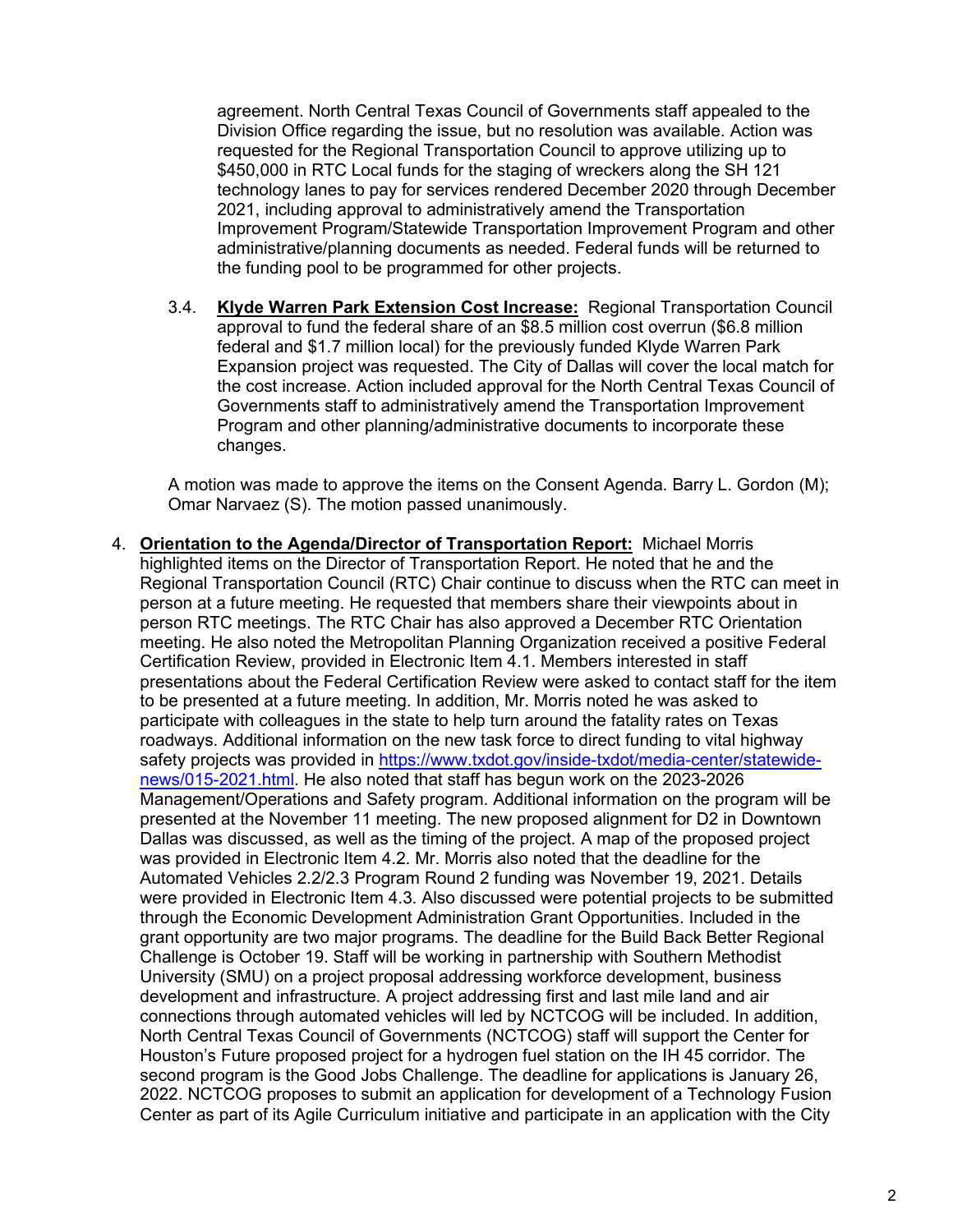of Dallas to provide regional support for its City of Refuge project. He noted that staff continues to monitor the potential location of an electric vehicle manufacturing facility in the region. A final location determination has not been made, and if asked staff will be ready to respond to the timely implementation of transportation elements that would be helpful to the region. Information on the November 4, 2021, fall 2021 Traffic Incident Management Executive Level Course was provided in Electronic Item 4.4. Current Dallas-Fort Worth Clean Cities Events were available at<https://www.dfwcleancities.org/events> and air quality funding opportunities for vehicles were available at [https://www.nctcog.org/trans/quality/air/funding-and-resources.](https://www.nctcog.org/trans/quality/air/funding-and-resources) The status report for the current ozone season was provided in Electronic Item 4.5. Electronic Item 4.6 contained an update on the Texas Volkswagen Environmental Mitigation Program funding and Electronic Item 4.7 highlighted the success of the National Drive Electric Week event. In addition, the project submittal deadline for Texas Department of Transportation Highway Safety Improvement Program Call for Projects due to the Texas Department of Transportation districts offices is November 17, 2021. Additional information was available at [https://www.txdot.gov/inside-txdot/forms-publications/publications/highway-safety.html.](https://www.txdot.gov/inside-txdot/forms-publications/publications/highway-safety.html) Information about Monthly Know Before You Fly Your Drone Workshops was provided in [https://www.northtexasuas.com/UAS-Taskforce#Workshops.](https://www.northtexasuas.com/UAS-Taskforce#Workshops) In addition, an article highlighting the Federal Highway Administration's recognition of the City of Irving's work through the Waze data-sharing program was available at [https://www.fhwa.dot.gov/innovation/everydaycounts/edcnews/20210902.cfm.](https://www.fhwa.dot.gov/innovation/everydaycounts/edcnews/20210902.cfm) An Open House schedule of meetings for the Dallas-Fort Worth High-Speed Transportation Connections Study was provided in Electronic Item 4.8. Electronic Item 4.9 included additional comments as part of the August online input opportunity minutes and September online input opportunity minutes were provided in Electronic Item 4.10. A notice of the October public meeting schedule was provided in Electronic Item 4.11. The current Public Comments Report was provided in Electronic Item 4.12, recent correspondence in Electronic Item 4.13, recent news articles in Electronic Item 4.14, and recent press releases in Electronic Item 4.15. Mike Leyman asked if RTC members could now attend meetings in person or if that remained under review. Mr. Morris discussed Open Meetings Act requirements that the Chair be in attendance in person, but that other members could attend virtually. He noted he was not in favor of hybrid meetings with some members being in attendance and some members remote because it does not give each member equal

5. **2022 Unified Transportation Program and Regional 10-Year Plan Update:** Christie Gotti provided an update on the projects funded by the Texas Transportation Commission (TTC) in the 2022 Unified Transportation Program (UTP). The updated Regional 10-Year Plan project listing was approved by the Regional Transportation Council (RTC) on July 8, 2021 and submitted to the TTC for its consideration in the 2022 UTP. At its August 2021 meeting, the TTC approved all Category 2 and Category 4 requests and approximately \$339 million in Category 12 was awarded to the region (\$225 million in the eastern subregion and \$84 million in the western subregion). Project funding changes proposed by staff were highlighted. These changes included increasing Category 2 funding for two projects in Hunt County since requested Category 12 funding was not awarded. In addition, a project proposed for Category 12 funding in Collin County was partially funded with Category 4 funds by the Texas Department of Transportation (TxDOT) Dallas District directly. Three projects were awarded Category 12 funding in the western subregion: a portion of IH 20 in Parker County, a section of IH 30 in Tarrant County, as well as funding for three years of implementation for the Regional Mobility Assistance Patrol project in the Fort Worth District.

access to discussion and debate. Mr. Morris asked members interested in attending in person to contact staff. Mr. Leyman encouraged the RTC Chair and staff to resume in

person RTC members as soon as possible.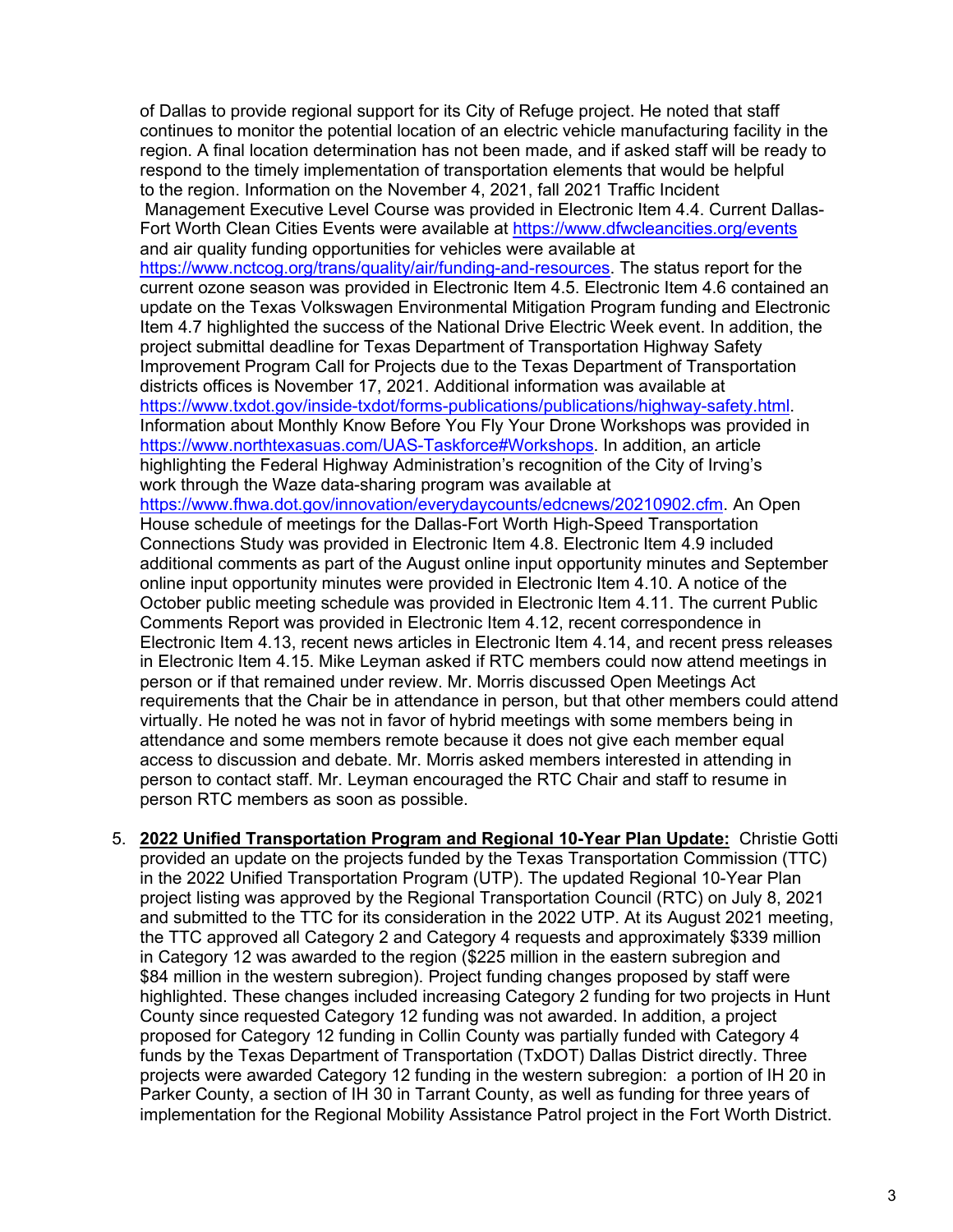She noted that staff will request at another time to add Surface Transportation Block Grant Program (STBG) funds to the Mobility Assistance Patrol project for future years. Ms. Gotti noted that several projects were awarded Category 12 funding in the eastern subregion. US 380 in Collin County was awarded approximately \$40 million, the IH 30 Canyon project in Dallas County was awarded an additional \$101 million, and US 80 in Dallas County was awarded approximately \$103 million. In addition, a series of overpasses and interchanges along IH 30 in Hunt County were awarded \$4.4 million in additional funding. The Dallas District Regional Mobility Assistance Patrol also received approximately \$6 million to covers three years of implementation. The entity responsible for selecting projects in each of the funding categories was highlighted. The RTC selects projects for Category 2 funding in partnership with the local TxDOT districts, local TxDOT districts select projects for Category 4 funding in partnership with the RTC, and projects to be selected for Category 12 are proposed by the RTC and the TxDOT Districts, but selected by the Texas Transportation Commission. Historical allocations for regional funding were highlighted and it was noted that Category 2 and Category 4 totals were updated based on the changes presented. In addition, Category 12 funds were updated totaling approximately \$2.6 billion selected in the 2022 UTP. Ms. Gotti also provided an update on the Surface Transportation Block Grant Program/Category 2 funding exchange approved by the RTC in July 2021. Category 2 funding was removed from US 287 and SL 9 and replaced with STBG funds to advance the two projects and help reduce the region's balance of STBG funds. At that time, staff committed to bring back a proposal for the specific projects to be funded with the freed-up Category 2 funds. She noted that since the initial action, both projects let. An overview of the projects proposed for the funding exchange was provided. It was noted that the amount being exchanged was reduced slightly from the originally proposed amount due to cost savings on the SL 9 project of approximately \$41 million. Projects proposed to receive approximately \$65 million from the SL 9 funding exchange and approximately \$34 million from the US 287 funding exchange were detailed in Electronic Item 5.4. Maps showing approved and proposed projects in the Regional 10-Year Plan and their current status were highlighted and included updates to remove the Category 12 projects that were not selected for funding. In addition, a map including recently completed and active capacity transportation projects, including all funding sources that are not part of the 10-Year Plan was also highlighted. Regarding the Regional 10-Year Plan, Ms. Gotti noted that North Central Texas Council of Governments (NCTCOG) staff will continue to coordinate with TxDOT on the next round of the 10-Year Plan changes, including efforts to re-fund projects that had funding removed in previous plans if funding targets permit. Staff expects that an initial draft project listing will be due to TxDOT in January 2022, previous to receipt of funding targets. Once targets are received, staff will work to adjust project listings to the anticipated revenues and provide an update to the RTC. In addition, staff will develop a revised scoring process to prioritize and score 10-Year Plan projects. The revised process will be brought back for review and approval at a future meeting. She added that the TTC is expected to have additional discussion on IH 45 at a December 2021 TTC meeting, which could lead to potential funding changes to the 2022 UTP that may provide an opportunity for additional funding. TTC approval of the 2023 UTP is expected in August 2022. Additional details about the effort were provided in Electronic Item 5.1. The revised 10-Year Plan project listings were provided in Electronic 5.2 and Electronic Item 5.3 contained the 10-Year Plan projects that have let or been completed. A motion was made to approve the final 2021 Regional 10-Year Plan project listing, the proposed projects to complete the Category 2/STBG funding exchange, and administratively amending the Transportation Improvement Program/Statewide Transportation Improvement Program and other planning/administrative documents to incorporate the changes. Adam Bazaldua (M); Gyna Bivens (S). The motion passed unanimously.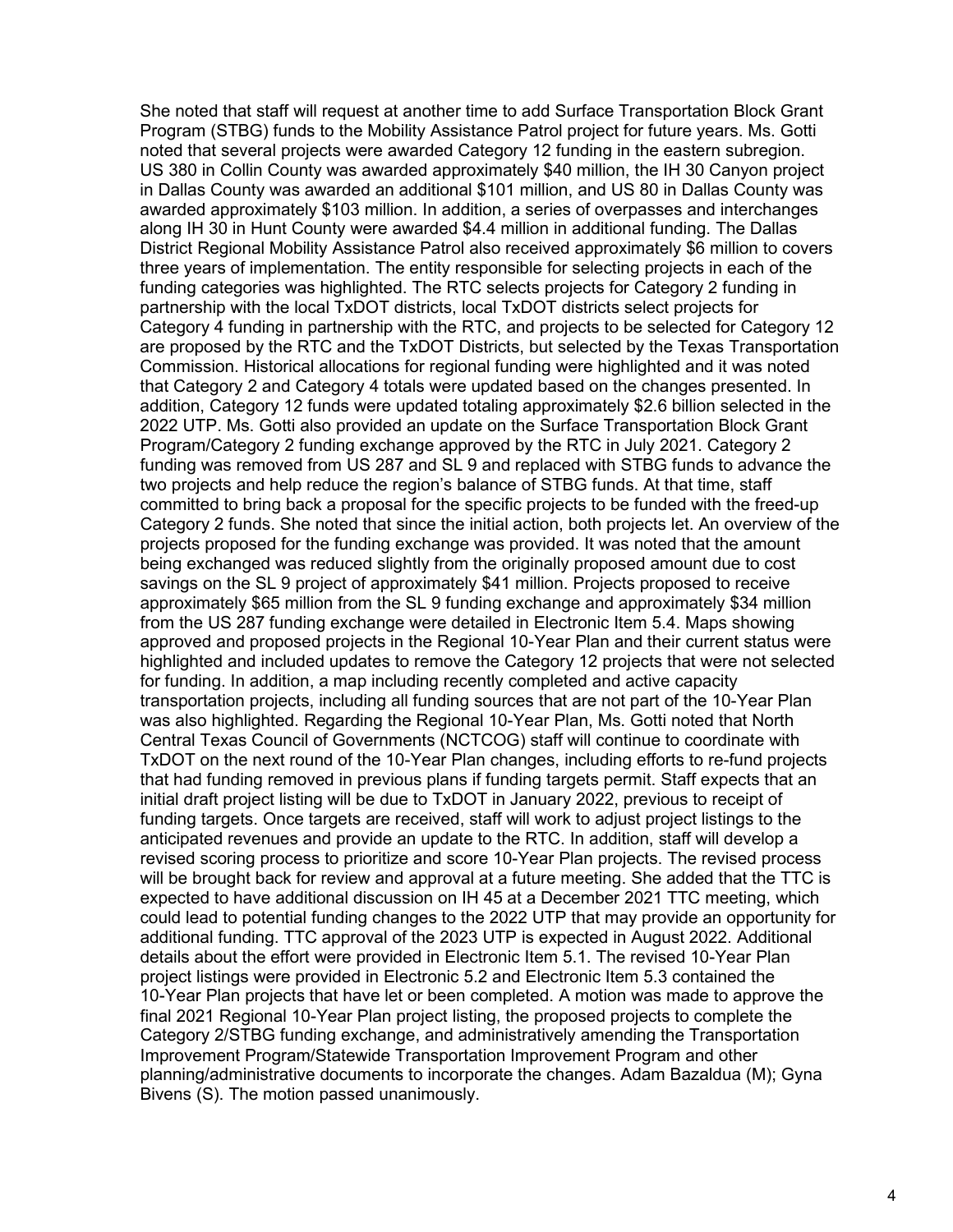- 6. **Trinity Railway Express Shuttle Funding for Continued Operations:** Shannon Stevenson presented a recommendation to support the continued operations of the Trinity Metro shuttle service between the Dallas Fort Worth International Airport (DFW Airport) and the Trinity Railway Express (TRE) Centreport Station. The TRE shuttle traditionally operated from the TRE Centreport Station to the Remote South parking lot at the DFW Airport. From there passengers transferred to their terminals using airport shuttles. Due to reduced traffic at the airport related to COVID-19 and closure of the Remote South parking lot, the route was shifted to the Rental Car Center. Now that air travel is returning to normal, the shuttle stop will be relocated and route options are being considered by operating partners. In 2009, the DFW Airport was first awarded federal transit funds through a call for projects to implement the shuttle service and was later awarded funds through two additional calls for projects. In 2018, the airport notified North Central Texas Council of Governments (NCTCOG) staff of its intention to discontinue the shuttle service the following year once the TEXRail service was fully operational. Staff and partners worked together to identify alternate options to ensure the continuation of service and in 2019 Trinity Metro assumed the operational responsibility for the service as the TRE Link. The remaining Federal Transit Administration funds that were previously approved for the project were then transferred from the DFW Airport to Trinity Metro. Over the past few months, Trinity Metro, Dallas Area Rapid Transit (DART), and the DFW Airport have reached out to staff requesting approximately \$910,000 in operating cost over the next three years. Funds would provide continued operational support as more time is needed to finalize a system sustainability plan for the service primarily due to budget constraints and challenges experienced from reduced ridership during the COVID-19 pandemic. Staff has identified previously approved Regional Toll Revenue (RTR) funds for transit projects and Surface Transportation Block Grant Program (STBG) funds from the COVID-19 Infrastructure Program #015: Transit Partnership funds that can be utilized for the project. This will ensure operations continue as partners finalize the sustainability plan that will be implemented to maintain the shuttle service without additional operating funds from the Regional Transportation Council. Proposed funds would provide 50 percent of the funding to be matched by funds split among Trinity Metro, DART, and DFW Airport. The first year of proposed funding would be available through existing RTR funds for a total of \$290,000 and the following two years would be funded with STBG funds in an amount not to exceed \$620,000. William Meadows expressed appreciation on behalf of the Dallas Fort Worth International Airport to Trinity Metro and the Regional Transportation Council for its continued partnership to enable the continuation of the shuttle service. A motion was made utilize existing Regional Toll Revenue funds previously approved for transit in an amount not to exceed \$290,000 and previously approved COVID-19 Infrastructure Program #015: Transit Partnership Surface Transportation Block Grant funds in an amount not to exceed \$620,000 for a total not to exceed of \$910,000 and for Trinity Metro, Dallas Area Rapid Transit, and Dallas Fort Worth International Airport to assume funding responsibility after FY2024 for the shuttle service between the TRE Centreport Station and DFW Airport. Action also included approval to revise administrative documents as appropriate to incorporate the project. Dianne Costa (M); Omar Narvaez (S). The motion passed unanimously.
- 7. **Federal Update and State Constitutional Ballot: Proposition 2:** Rebekah Gongora provided a brief federal legislative update and discussed the upcoming Constitutional Amendment election on Proposition 2. Regarding the Fixing America's Surface Transportation Act, the current Surface Transportation Authorization, she noted the bill was extended and would expire October 31, 2021. In addition, the \$1.2 trillion infrastructure bill includes five-year transportation authorization, has passed in the Senate, and was pending a House floor vote by October 31, 2021. She noted an additional reconciliation bill was pending action as well. The reconciliation bill is not a transportation bill, but consists of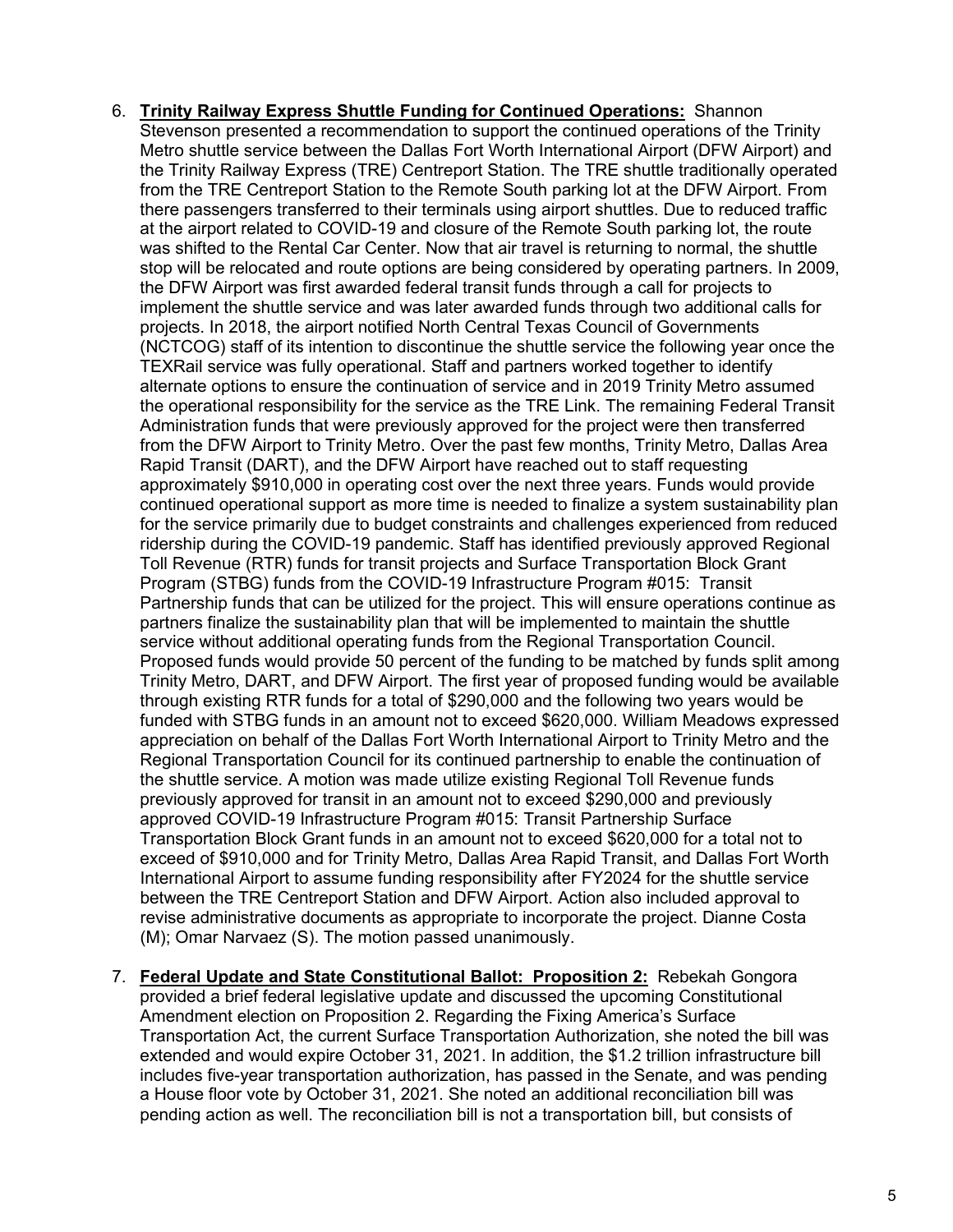social programs referred to as human infrastructure. She noted discussion continued on the total amount of the bill, with some wanting monetary and policy concessions to get it closer to \$2 trillion. Regarding the State Constitutional Amendment election on November 2, 2021, Mr. Gongora noted early voting would begin on October 18, 2021. The Texas Legislature passed HJR 99 to authorize the constitutional amendment vote listed on the ballot as Proposition 2 which would give counties constitutional authority to engage in tax increment financing to fund the development or redevelopment of transportation or infrastructure in unproductive, underdeveloped, or blighted areas in the county. This would allow counties to engage in Tax Increment Financing through Transportation Reinvestment Zones (TRZs) to create revenue for a transportation project resulting from increased property values. Cities already have this authority. Language restricts counties to using a maximum of 65 percent of the tax increment to secure county issued bonds for transportation improvements. The bond proceeds would not be permitted to finance costs for toll roads and does not raise taxes or fees. Additional information was provided in Electronic Item 7. RTC Vice Chair Duncan Webb noted he was supportive of Proposition 2 as another tool to fund transportation. Adam Bazaldua also expressed support for Proposition 2. A motion was made requesting that members of the Regional Transportation Council support Proposition 2, advocate for its passage, be vocal about the benefits of Proposition 2, encourage support from residents, and if needed, instruct North Central Texas Council of Governments staff to communicate the benefits of Proposition 2 on behalf of the Regional Transportation Council. Omar Narvaez (M); Devan Allen (S). The motion passed unanimously.

8. **Locally Enforced Motor Vehicle Idling Restrictions Resolution:** Chris Klaus presented a recommendation to support a revised Resolution Supporting Locally Enforced Motor Vehicle Idling Restricts in North Central Texas. Details of the Texas Commission on Environmental Quality (TCEQ) Locally Enforced Motor Vehicle Idling Limitations rule was provided. The rule, included in Electronic Item 8.2, addresses unnecessary idling by motorists operating medium to heavy duty vehicles that are greater than 14,000 pounds within local government jurisdictions having a Memorandum of Agreement (MOA) with TCEQ. Since 2006, many local governments have adopted resolutions or ordinances supporting the idling restriction and TCEQ has asked that each of those entities also enter into a Memorandum of Agreement (MOA) with TCEQ which allowed enforcement of the idling restriction. In 2008, the Regional Transportation Council (RTC) approved a resolution encouraging entities to adopt the TCEQ vehicle idling restriction rule, provided in Electronic Item 8.1. North Central Texas Council of Governments staff learned that air quality benefits were not being maximized and that having a MOA with TCEQ may disqualify an entity from eligibility for funding. As a result, the need to revise the resolution was identified in order to align the language with those restrictions in place within local governments. Mr. Klaus reviewed proposed updates to the RTC resolution, which was provided in Electronic Item 8.3. The revised resolution will identify locally enforced motor vehicle idling restrictions as Weight-of-Evidence within the State Implementation Plan, endorse implementation of an idling restriction ordinance/resolution (not specifically tied to the TCEQ MOA), and encourage local governments to adopt any idling restrictions as applicable to local government needs. The language in the revised resolution will allow cities and counties to have more flexibility in implementing an idling restriction or ordinance while still being eligible for funding from TCEQ for idle reduction infrastructure. In addition, the revised resolution will allow for program efforts to be documented as Weight-of-Evidence within the State Implementation Plan. Additional information was provided in Electronic Item 8.4. Sections of the proposed RTC resolution were highlighted. Of note, proposed language in Section One would identify Locally Enforced Motor Vehicle Idling Restrictions as Weight of Evidence and proposed language in Section Two would endorse implementation of and idling restriction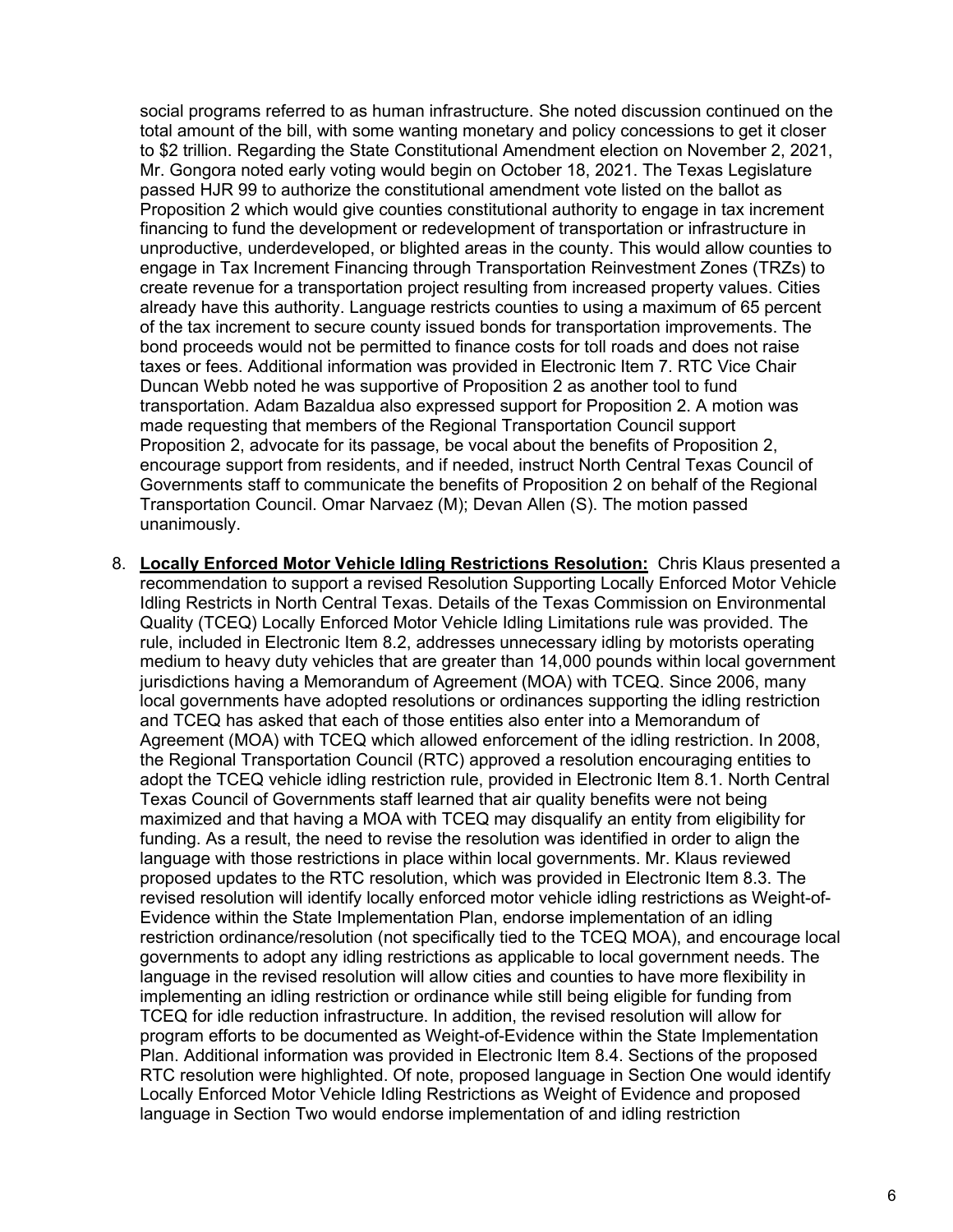ordinance/resolution versus direct reference to the TCEQ Idling Limitations Rule. Omar Narvaez thanked staff for addressing the need to update the resolution with the RTC. A motion was made to approve the revised Regional Transportation Council Resolution Supporting Locally Enforced Motor Vehicle Idling Restrictions in North Central Texas, provided in Electronic Item 8.3. Omar Narvaez (M); Adam Bazaldua (S). The motion passed unanimously.

- 9. **Immediate Action Freeway Projects: State Contingency:** Michael Morris highlighted the continued efforts over the last several years to always have major transportation projects ready for construction. As a result of the hard work over the last decade, many projects have advanced in the region with the benefit of cost savings for use on other projects. He noted that anticipated approval of a new transportation authorization bill and a potential infrastructure bill will provide opportunities to continue to advance major transportation projects in the region. In addition, the Texas Transportation Commission will be reviewing Unified Transportation Program project commitments in December 2021, and additional funding may become available since two major projects in Texas have not received federal approval. Having projects in the region ready to proceed remains important in the event that funding becomes available.
- 10. **Metropolitan Planning Organization Milestone Policy Round 2-Quarterly Status Update:** Christie Gotti provided an update on the status of the Metropolitan Planning Organization (MPO) Milestone Policy Round 2 projects. As a reminder, the Regional Transportation Council (RTC) approved the policy which has been updated and is now in its second round in order to track and monitor projects that have been funded for at least ten years and have not gone to construction. The updated process includes quarterly status reports, with projects on the list rated as low (green), medium (yellow), or high (red) risk. At risk projects are reviewed on a case-by-case basis and could be canceled if the committed schedule is not met. A summary of the projects on the Milestone Policy Round 2 list was provided, along with their latest listings in Electronic Item 10.1. She noted that one project was scheduled to let in 2021 and missed its deadline. Five projects were scheduled to let in FY2022, ten in FY2023, and four in FY2024 or beyond. In addition, the number of projects in each risk category were highlighted and also identified at risk by fiscal year and included 12 low risk, 6 medium risk, and 2 low risk. One project in FY2021 was noted as high risk. Of the five projects at risk FY2022, three are medium risk, one is low risk, and one is high risk. Implementing agencies with projects scheduled to let in FY2022 were encouraged to work to move those projects forward. She noted that staff also scheduled meetings with certain agencies with high-risk projects to offer assistance. Projects in FY2023, FY2024, and beyond were also noted. Ms. Gotti discussed the FY2021 high-risk project, the Collective Mixed-use Development project in the City of Dallas. The project was funded with Regional Toll Revenue funds in the 2009-2010 time period. A preliminary phase was implemented, and a secondary phase has been the focus as part of the Milestone Policy. During review of the survey submitted by the City of Dallas, staff determined that additional coordination was needed related to the details of the survey responses and proposed flexibility be extended to the City for this project. A meeting with the City has been scheduled to discuss the possibility of the project letting in spring 2022, and a report will be provided back to the RTC. Ms. Gotti noted staff will continue monitoring project progress, providing quarterly updates, and update the RTC on the progress for the high-risk project including a recommendation for RTC consideration on the path forward. Additional details on the policy were provided in Electronic Item 10.2.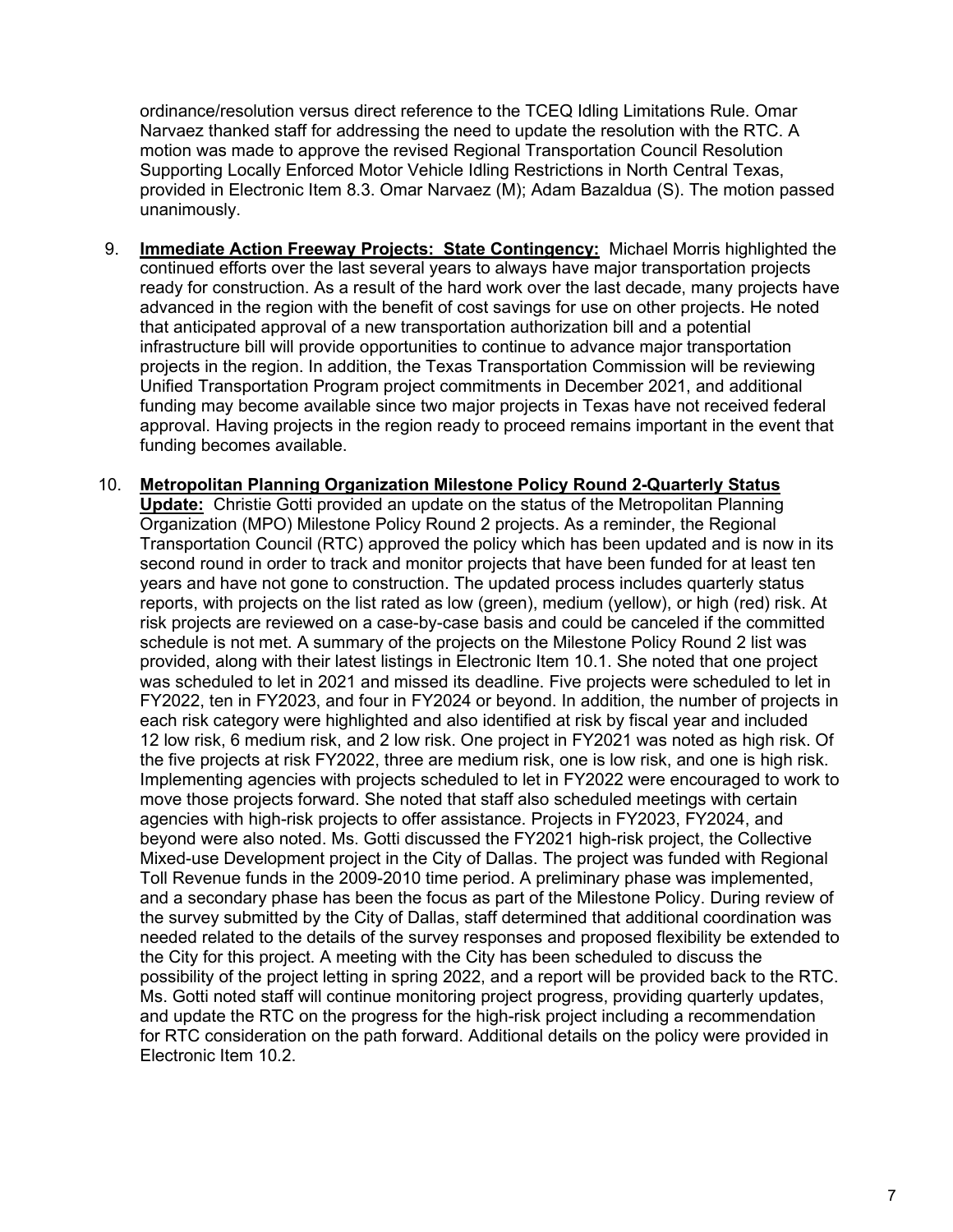- 11. **Transit Strategic Partnerships Initiative Overview:** Shannon Stevenson provided an overview of the Transit Strategic Partnerships initiative which supports the goals of Mobility 2045 and addresses the needs outlined in Access North Texas, the regional public transportation coordination plan for transit-dependent populations. In fiscal year (FY) 2021, public transportation providers in the region were awarded approximately \$136 million in Federal Transit Administration (FTA) formula funds with 98 percent available to transit providers through the annual Program of Projects. Based on Regional Transportation Council (RTC) policy, the remaining 2 percent is set aside for Transit Strategic Partnership projects and typically awarded through a call for projects. In the past, those efforts often resulted in marginal projects or partnerships with entities and nonprofits who were not familiar and utilizing FTA funds. Ms. Stevenson noted the process for awarding these funds was recently updated for a more deliberate and coordinated approach to help address gaps in service. Four types of federal formula funding programs are allocated in the Dallas-Fort Worth-Arlington and Denton-Lewisville Urbanized Areas (UZAs), two of which are allocated through the Transit Strategic Partnerships initiative: 1) Section 5307, intended to serve the general public including low-income populations and 2) Section 5310, intended to serve the elderly and individuals with disabilities. FY2021 Transit Strategic Partnerships funding totals approximately \$2.2 million available for innovative transit projects and solutions both from agencies looking to directly implement service and those seeking partnership with an existing transit provider. Proposals will be accepted on a rolling basis and evaluated twice per year. The new process will have a simplified focus on identifying challenges and gaps. Projects should address innovation, Access North Texas, recent transit study recommendations, accessibility, environmental justice, and transit dependent populations. Ms. Stevenson noted the process is intended to be collaborative, and partner agencies were encouraged to meet with staff to discuss project ideas and funding requirements. Evaluation criteria details were highlighted, with the needs assessment given top priority. Applications will be accepted on a six-month rolling cycle with the exception of the initial application cycle launched September 1, 2021, which will run through the end of November to meet the January 2022 Transportation Improvement Program (TIP) modification cycle deadline. Proposals can be submitted at any time. Details of the Transit Strategic Partnership Initiative, including the evaluation criteria were provided in Electronic Item 11.
- 12. **Dallas-Fort Worth Regional East/West Funding Distribution:** Christie Gotti presented the process for developing the funding distribution between the eastern and western subregions, as requested recently by members of the Council. The east/west split was established to help the region maintain equity and balance over time and stay focused on the overall regional priorities, with each subregion working within its available funding. Under federal law, funds cannot be suballocated to cities or counties, but because the region includes multiple Texas Department of Transportation (TxDOT) districts, funds can be suballocated in a split that follows district lines. Federal funding allocations to the region are based on several factors depending on the funding source, and those same factors are used by staff to establish the funding split between the subregions. In addition, the Regional Transportation Council (RTC) Bylaws establish that the distribution be reevaluated with each new transportation funding bill following receipt of the federal allocation. Federal apportionments for transit funds are allocated to the region every year, so these funding splits are reevaluated by staff each year. A map of the western and eastern subregion boundaries, in relation to the North Central Texas Council of Governments (NCTCOG) boundary and Metropolitan Planning Area boundary was highlighted. The western subregion follows the counties in the TxDOT Fort Worth District and the eastern subregion follows the counties in the TxDOT Dallas District (including Hunt County from the Paris TxDOT District). Ms. Gotti reviewed the funding distribution formula development process. Once a new transportation funding bill is approved, staff reviews the distribution using the inputs and